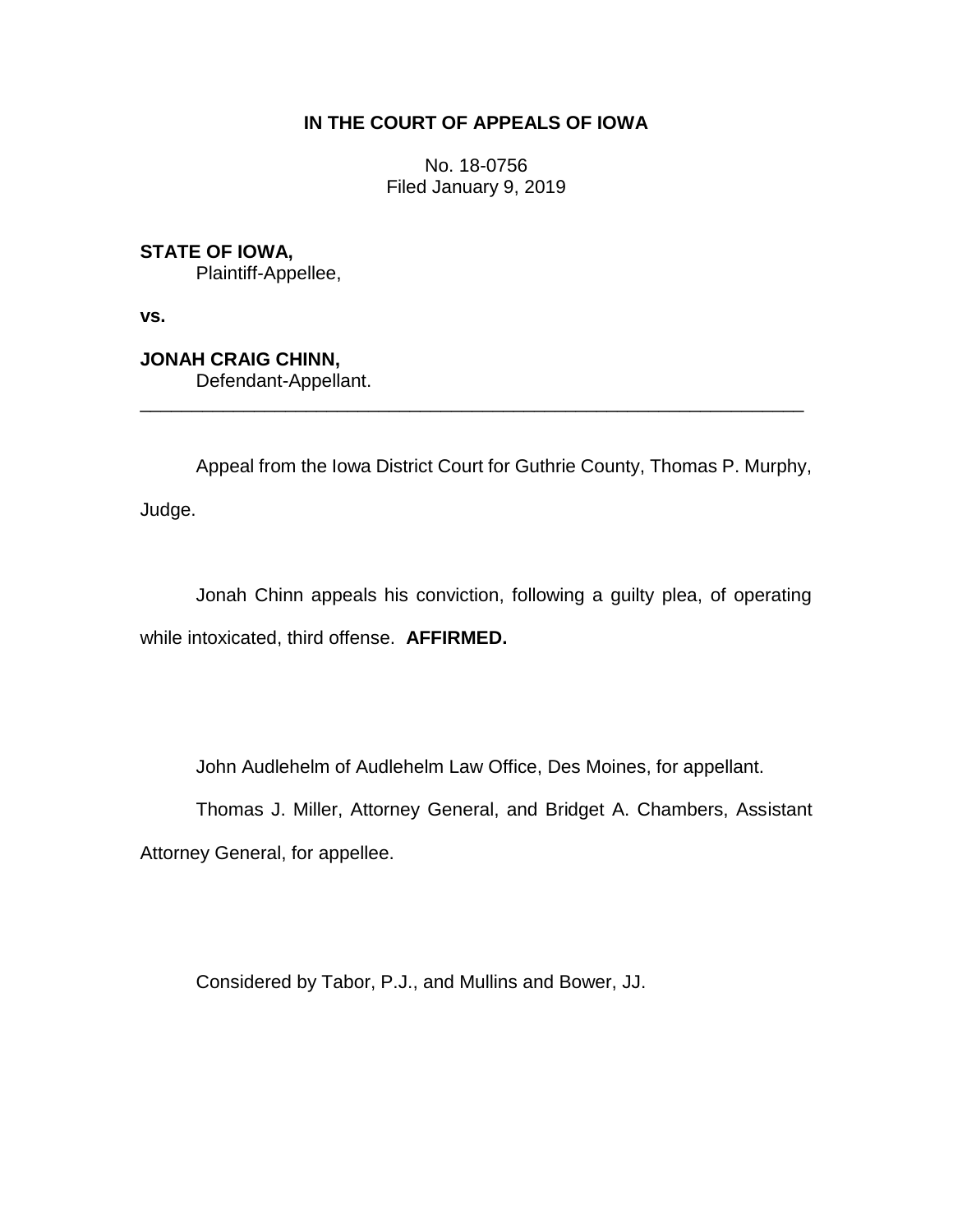**MULLINS, Judge**

Jonah Chinn was charged by trial information with the following crimes: (1) driving while barred as a habitual offender; (2) operating while intoxicated (OWI), third or subsequent offense; and (3) possession of cocaine. The parties ultimately reached a plea agreement. At the plea hearing, the State advised the court as follows:

A plea agreement has been reached in this case, wherein Mr. Chinn's plea of guilty to Count II of the trial information, OWI, third offense, Class D Felony, the State will move to dismiss the remaining counts in the trial information following sentencing. *And, additionally, not pursue the habitual felon enhancement which was filed in this case*.

(Emphasis added.) Upon questioning by the court, defense counsel agreed the State "accurately summarized the terms of the agreement." The court went on to advise Chinn of the rights he was giving up by pleading guilty, the State's evidentiary burden for the charge he was pleading guilty to, the minimum and maximum penalties for the same, and the court's ability to sentence him contrary to the terms of the plea agreement or the parties' recommendations. Chinn admitted to facts sufficient to establish a factual basis for his plea to operating while intoxicated, third offense, and the court accepted the plea. The court then notified Chinn of his obligation to file a motion in arrest of judgment if he wished to challenge the adequacy of his plea for any reason. No motion in arrest of judgment was ever filed, and the court imposed sentence at a subsequent hearing.

Chinn appeals, contending his counsel was ineffective in failing to ensure he understood the charges he was facing and the terms of the plea agreement in conjunction with entering his guilty plea and in failing to file a motion in arrest of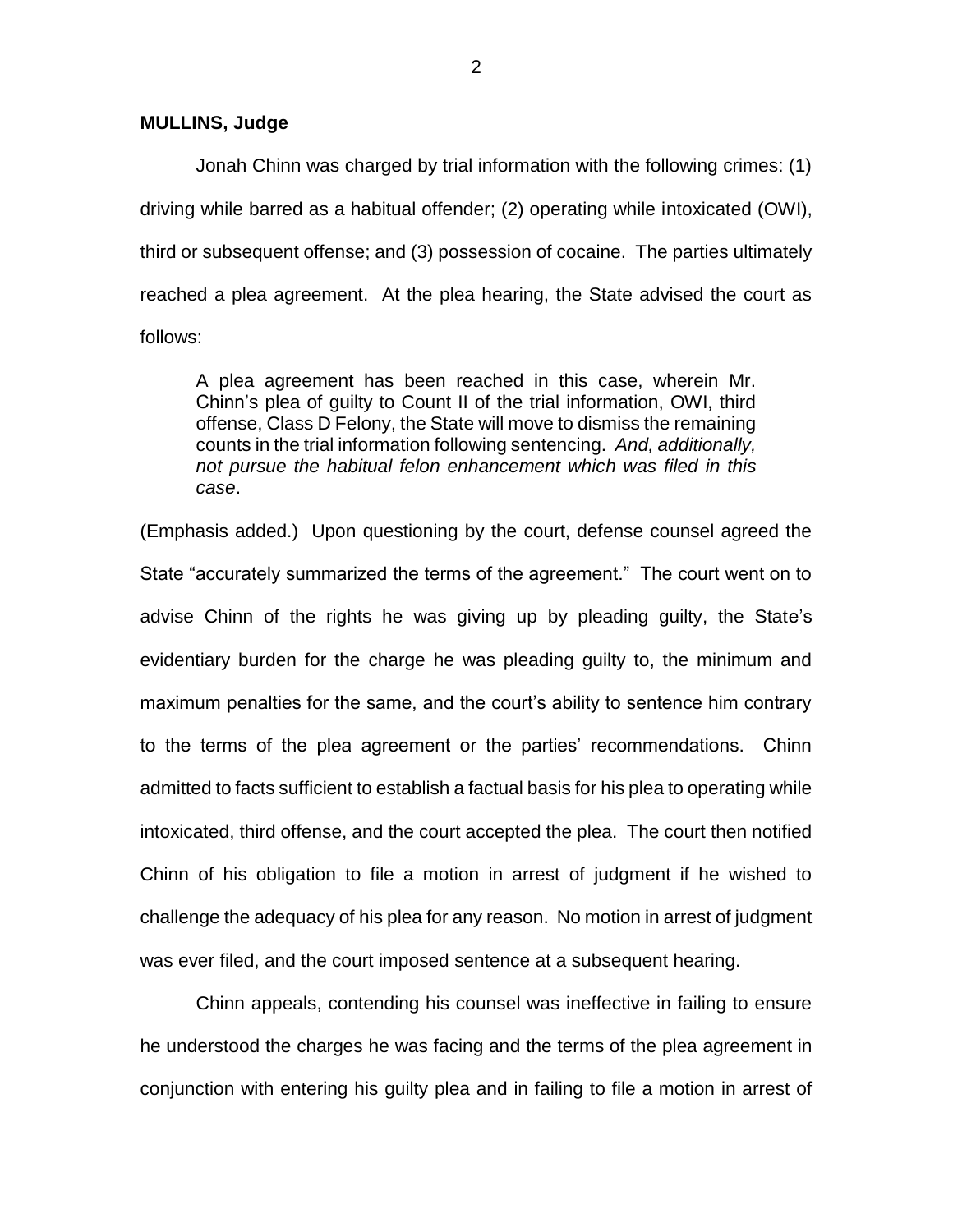judgment on those grounds. Although Chinn failed to file a motion in arrest of judgment, he may challenge his plea through a claim of ineffective assistance of counsel. *See State v. Weitzel*, 905 N.W.2d 397, 401 (Iowa 2017). Our review of such claims is de novo. *See State v. Harris*, 919 N.W.2d 753, 754 (Iowa 2018). Chinn must show by a preponderance of the evidence that (1) counsel failed to perform an essential duty and (2) prejudice resulted. *Strickland v. Washington*, 466 U.S. 668, 687 (1984); *State v. Harrison*, 914 N.W.2d 178, 188 (Iowa 2018). Failure to prove either is fatal to the claim. *See State v. McNeal*, 897 N.W.2d 697, 703 (Iowa 2017).

Chinn clings to the following language in the State's recitation of the plea agreement to support his argument his counsel was ineffective in failing to ensure he understood the charges and plea agreement: "And, additionally, not pursue the habitual felon enhancement which was filed in this case." The parties appear to agree that the State was referring to not pursuing application of the sentencing provisions contained in Iowa Code sections  $902.8$  and  $902.9(1)(c)$  (2017).<sup>1</sup> The parties also agree that the habitual-offender sentencing enhancement was not alleged in the trial information. Chinn argues:

Counsel for the State advised the court that a notice of habitual offender enhancement had been filed and this is simply not accurate. Counsel for Chinn should have corrected this error or filed a motion in arrest of judgment before the sentencing, and was ineffective for failing to do so.

 $\overline{a}$ 

<sup>1</sup> We note that, following Chinn's plea and sentence, the supreme court ruled third or subsequent OWI offenders are not subject to the habitual-offender provisions contained in Iowa Code section 902.8 and 902.9. *See Noll v. Iowa Dist. Ct.*, 919 N.W.2d 232, 236 (Iowa 2018).